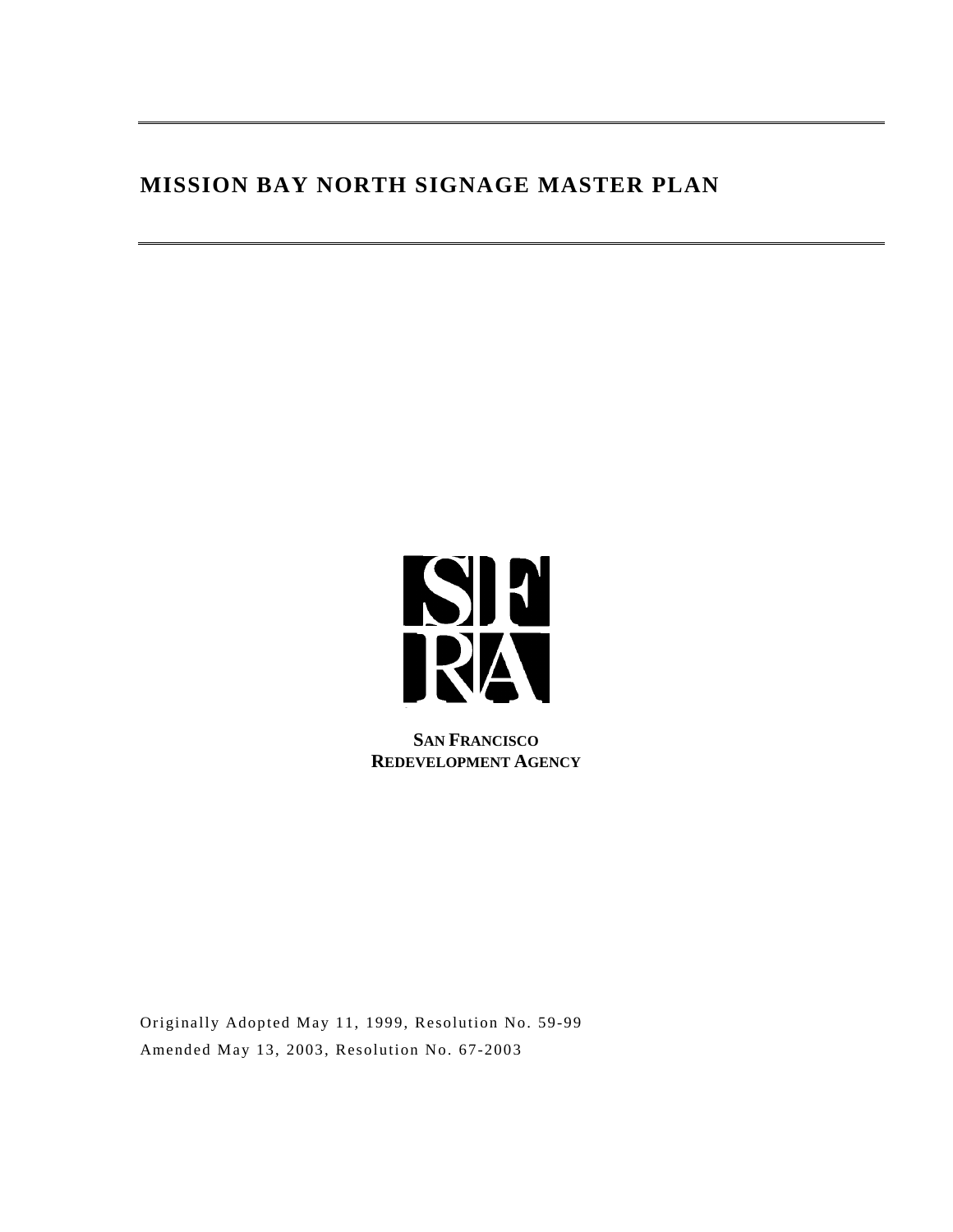# **TABLE OF CONTENTS**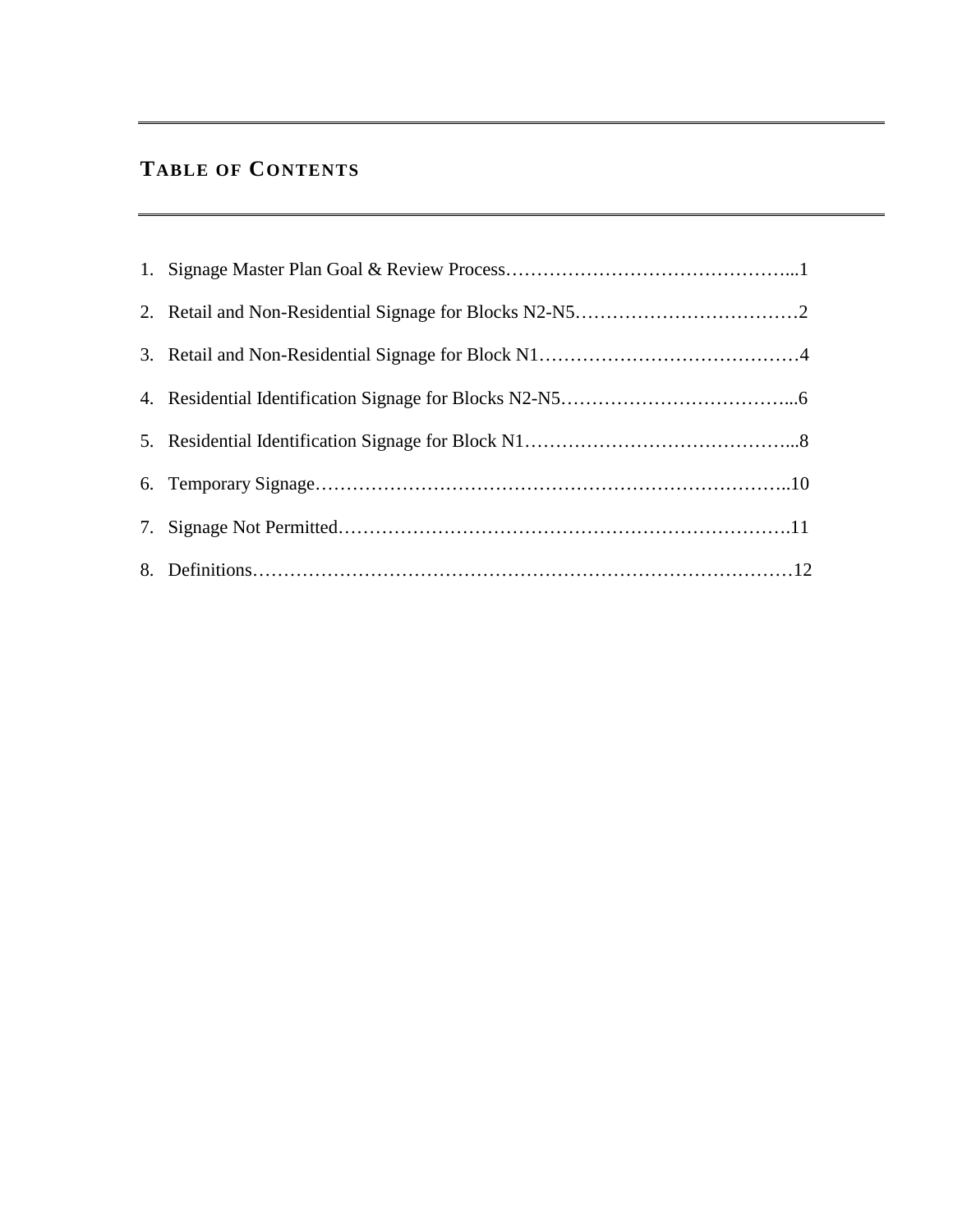## **1. SIGNAGE MASTER PLAN GOAL & REVIEW PROCESS**

The planning goal of the Mission Bay North Signage Master Plan is to provide structure for the development of private signage within Mission Bay. The Signage Plan provides a standard for placement, content, design and materials for the development and implementation of private signage in Mission Bay. Signage developed within Mission Bay shall convey information that assists, directs, informs and identifies in order to serve visitors, residents, tenants and the general public.

Owners/tenants are encouraged to design signs of a diverse, sophisticated nature, which will highlight their identity while contributing to the overall appearance of the neighborhood. Owners/tenants may develop display signage through a rail system, fin sign standard, signage band or other building system. It is intended that exterior signage reflect the quality of the architecture, and that it simultaneously complements the scale and quality of the streetscapes of Mission Bay. Unique, artful and innovative signage that contributes to the pedestrian experience and the overall character of a specific street is encouraged.

Specific signage proposals (schematic design plans, design development documents, and construction documents) for an individual project shall be submitted to the San Francisco Redevelopment Agency ("Agency") for review and approval consistent with Attachment G to the Mission Bay North Owner Participation Agreement, the Design Review and Document Approval Procedure ("DRDAP"). All signage must be submitted to the Agency for review and approval prior to submission of a building permit and installation. Agency review and approval shall encompass architectural design review of the proposed signage including, but not limited to, type and quality of materials, lighting, placement of signs, as well as conformance to the signage standards contained herein.

The Signage Standards contained in this document are mandatory provisions that will govern the development of signage. The Agency and Agency staff may, in its discretion, grant variances to the signage design standards for size, design, and placement to ensure design compatibility with a project's architecture and to ensure harmonious development of the project with the adjacent Mission Bay projects; however, no variance shall increase the cumulative signage permitted for any project.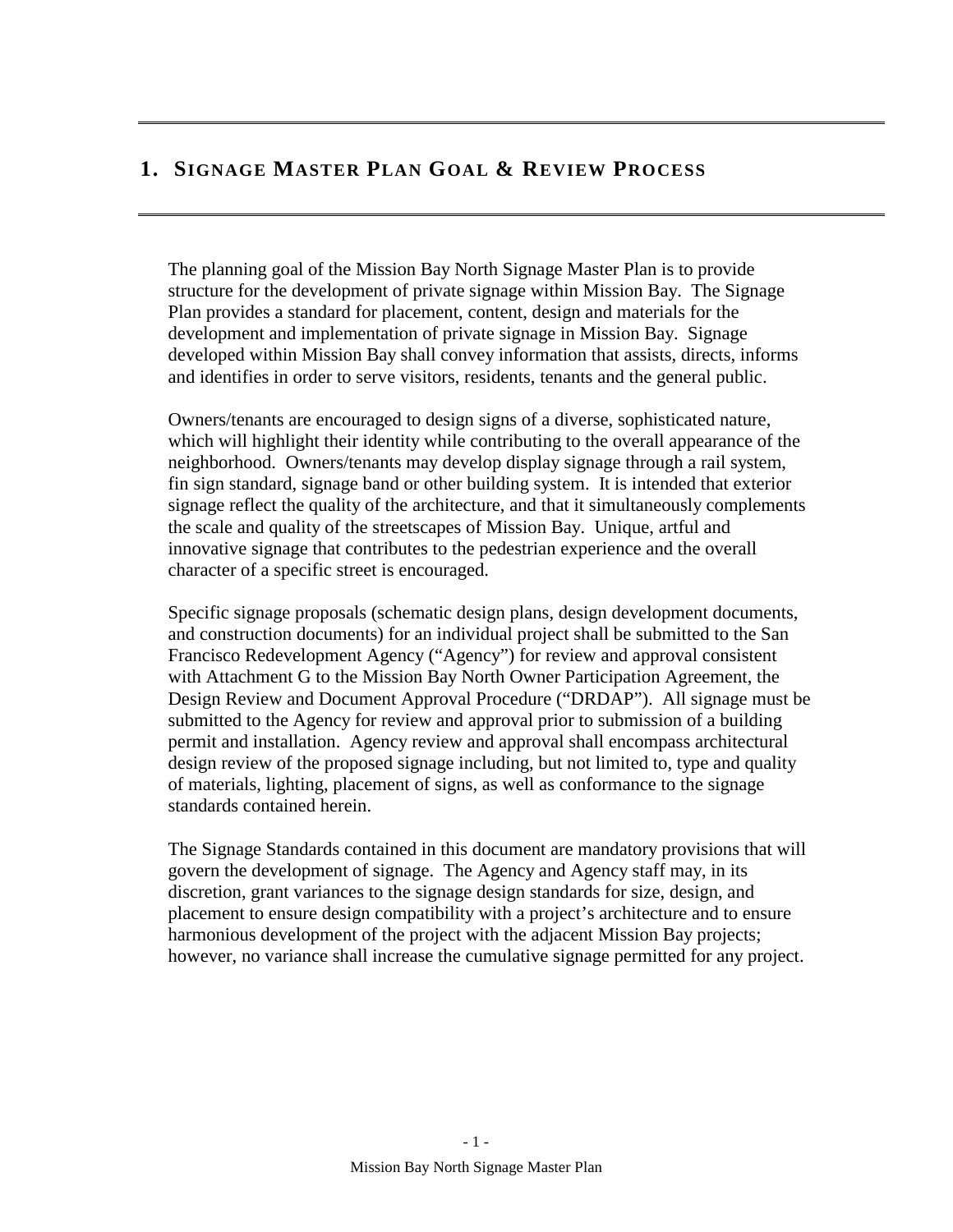## **2. RETAIL AND NON-RESIDENTIAL SIGNAGE FOR BLOCKS N2-N5**

## **Program Area, Signage Types & Application**

## **Total Program Area**

The total gross area shall not exceed three square feet of signage per linear foot of building street frontage.

### **Signage Types & Application**

Signage implementation shall conform to the following program area, signage types and application.

### **Window**

The total area of all window signs shall not be more than one third the area of the window in which they are located, or not more than ten square feet, whichever is less.

## **Wall**

Wall signs are permitted to span 100% of the frontage for business frontages up to twenty-five feet in length. Wall signs are permitted to span up to 75% of the frontage for business frontages exceeding twenty-five feet in length.

- The lower edge of wall signs shall be a minimum of ten feet above the sidewalk.
- The upper edge of wall signs shall be no higher than the lower sill of windows on the first residential floor of the building on which it is mounted.

## **Fin**

The number of fin signs shall not exceed one per business. The program area shall not exceed twenty-five square feet per face. Corner businesses are permitted one additional fin sign per additional street frontage.

A fin sign shall not extend more than half the plan distance from the face of building to the face of curb or eight feet, whichever is less.

- The lower edge of a fin sign shall be not less than ten feet above the sidewalk.
- The upper edge of a fin sign shall be no higher than the lower sill of windows on the first residential floor of the building on which it is mounted.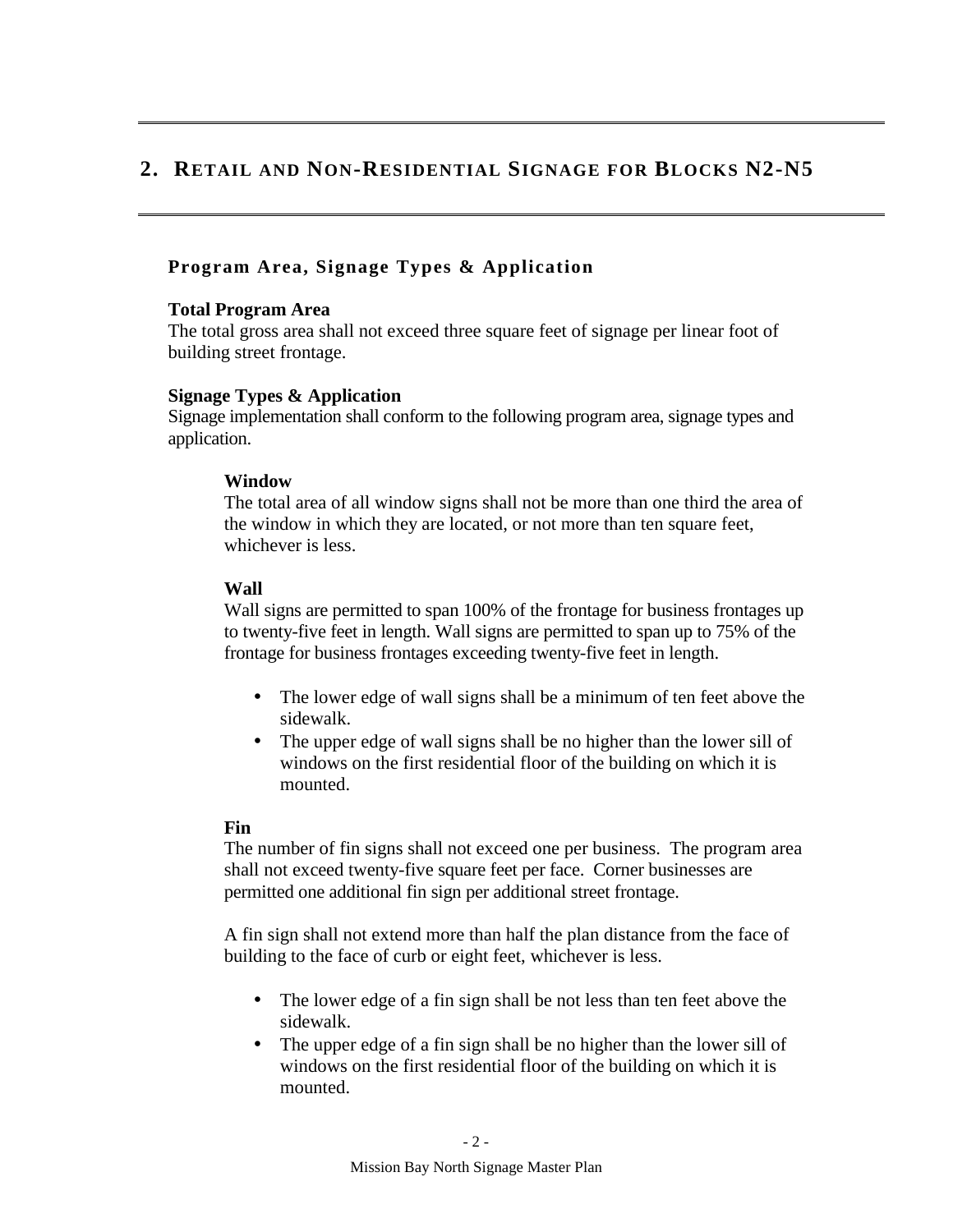### **Marquee/Awning**

Signage shall be allowed on awnings not to exceed 50% of the area of the vertical face or two hundred square feet, whichever less. Maximum letter height is twelve inches.

#### **Nameplate**

The number of nameplates shall not exceed one per business. Nameplates shall have a maximum program area of two square feet.

### **Freestanding**

A freestanding sign is allowed only on Block N5 and where the building is set back from the property line. A freestanding sign may consist of graphics on a tower where the area of graphics, independent of the supporting structure, shall be no more than twenty square feet. A freestanding sign may be no more than forty feet high.

## **Residential Leasing Office**

Location and size of leasing office signs shall conform to the signage permitted for retail and non-residential signage. Leasing office sign square footage shall count against the commercial signage allowance.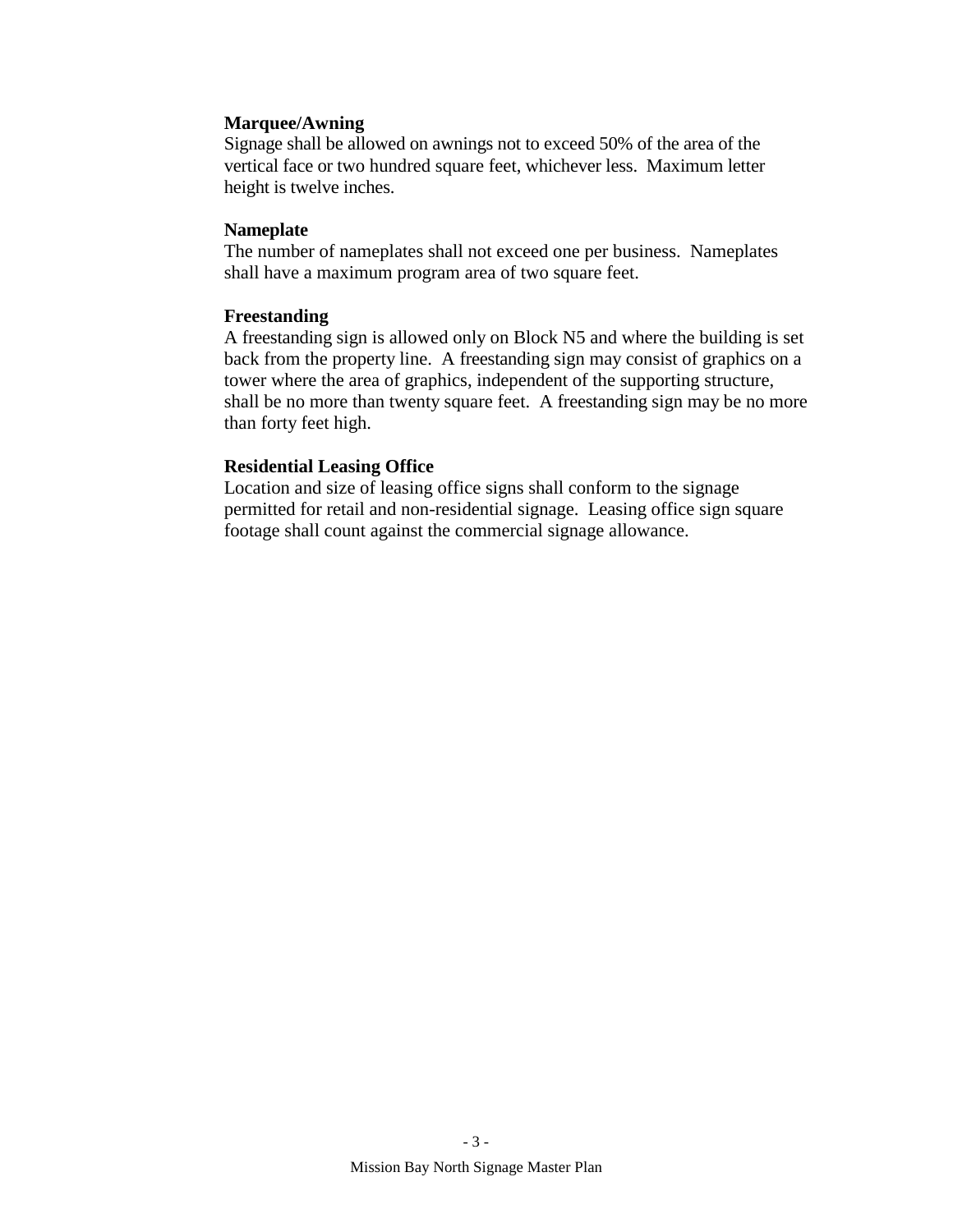## **3. RETAIL AND NON-RESIDENTIAL SIGNAGE FOR BLOCK N1**

## **Program Area, Signage Types & Application**

### **Total Program Area**

The total gross area of all retail and non-residential signage shall not exceed three square feet of signage per linear foot of building street frontage.

The cumulative area of signage for all four street frontages may be distributed project-wide; however, the total area of signage on any single street shall not exceed four square feet per lineal foot of street frontage.

### **Signage Types & Application**

Signage implementation shall conform to the following program area, signage types and application.

### **Window**

The total area of all window signs shall not be more than one third the area of the window in which they are located, or not more than twenty square feet, whichever is less.

## **Wall**

Wall signs are permitted to span 100% of the frontage for business frontages up to thirty feet in length. Wall signs are permitted to span up to 75% of the frontage for business frontages exceeding thirty feet in length.

- The lower edge of wall signs shall be a minimum of ten feet above the sidewalk.
- The upper edge of signage shall be no higher than the lower sill of windows on the first residential floor of the building on which it is mounted or twenty-five feet above the sidewalk, whichever is less.

## **Fin**

Fins signs shall be located no closer than 25 feet apart. The program area shall not exceed twenty-five square feet per face.

• The upper edge of a fin sign shall not exceed the height of the building parapet or thirty feet above the sidewalk, whichever is less.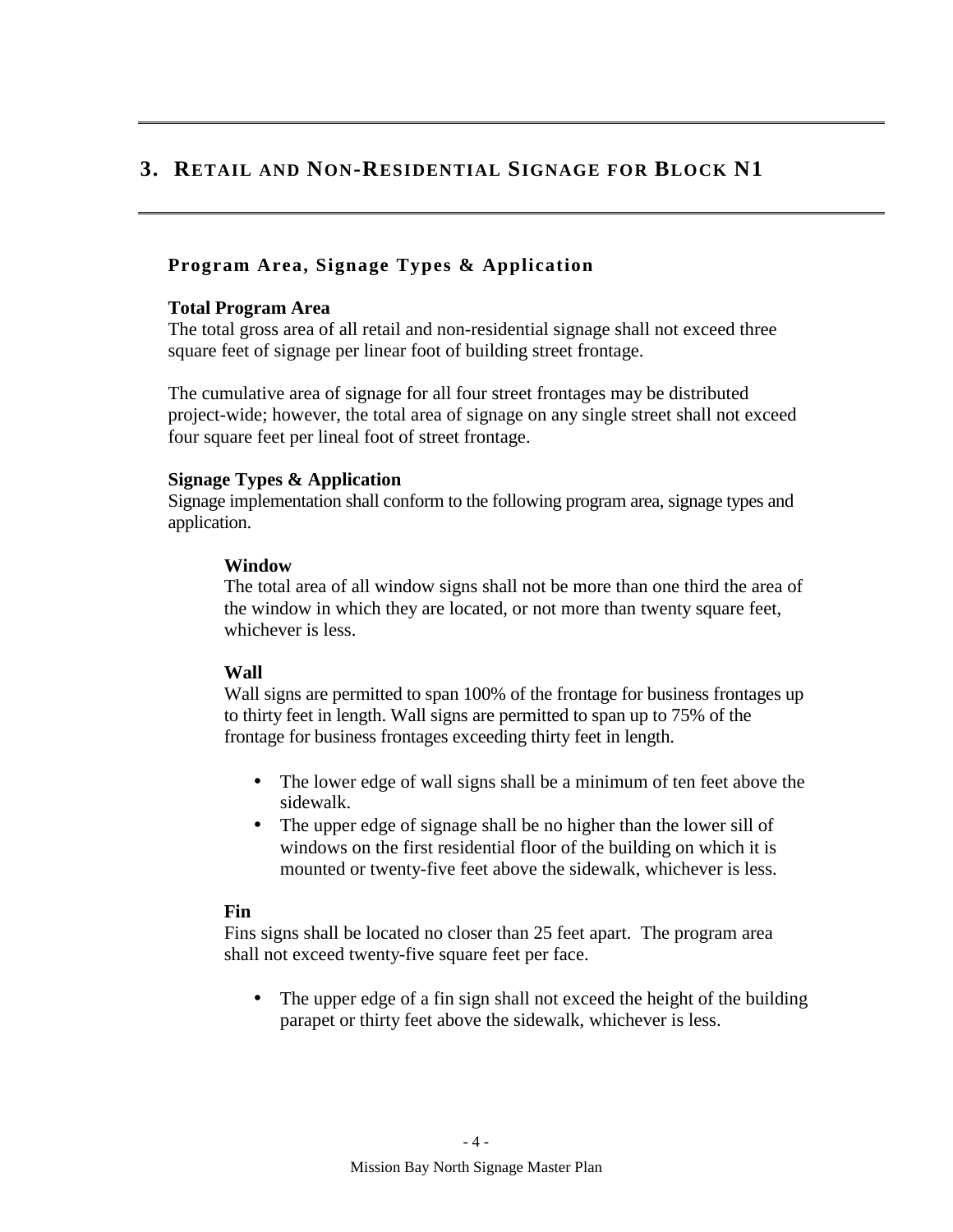### **Marquee/Awning**

Signage shall be allowed on awnings not to exceed 50% of the area of the vertical face or two hundred square feet, whichever less. Maximum letter height is twelve inches.

### **Nameplate**

The number of nameplates shall not exceed one per business. Nameplates shall have a maximum program area of two square feet.

## **Residential Leasing Office**

Location and size of leasing office signs shall conform to the signage permitted for retail and non-residential signage. Leasing office sign square footage shall count against the commercial signage allowance.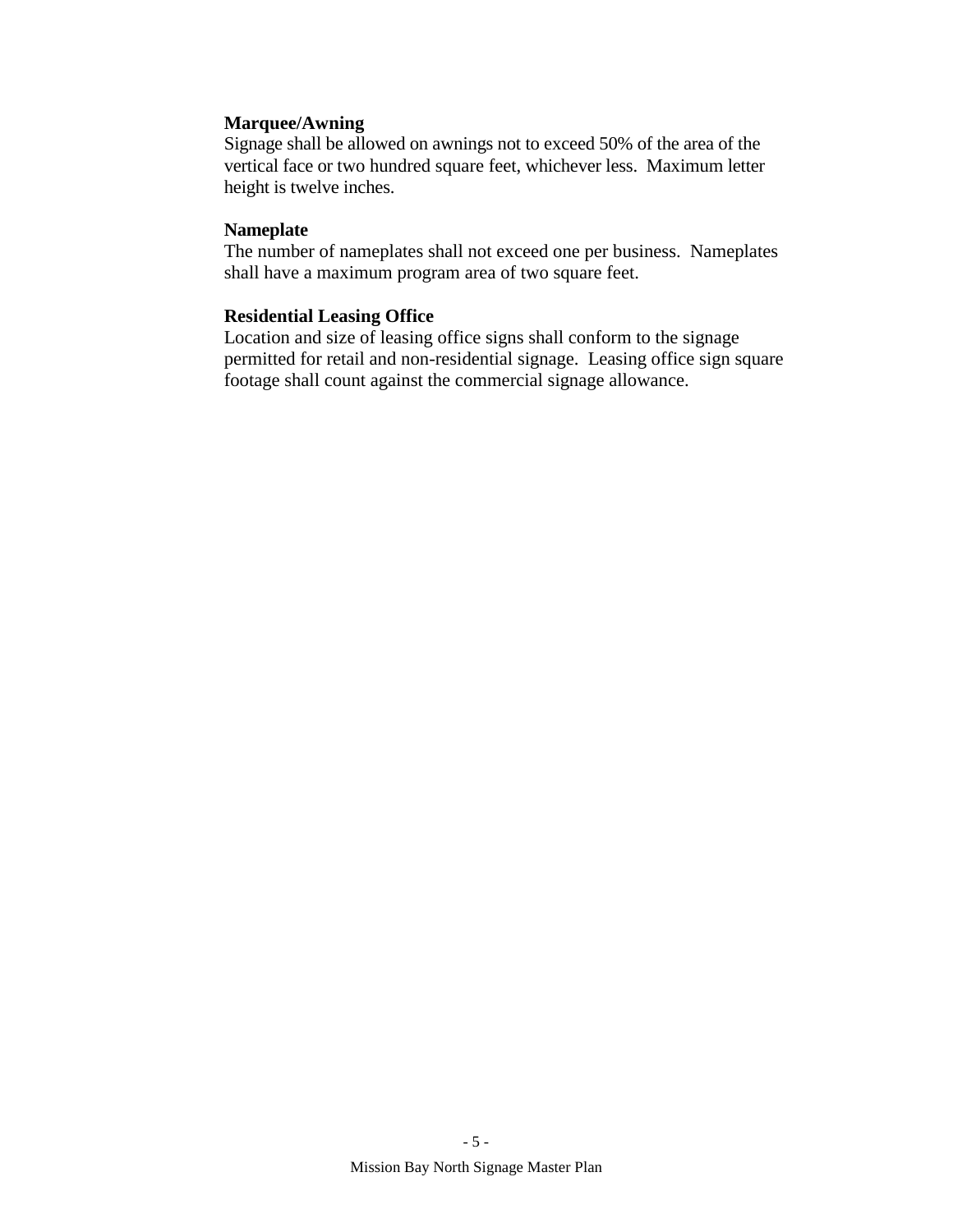## **4. RESIDENTIAL IDENTIFICATION SIGNAGE FOR BLOCKS N2-N5**

## **Program Area, Signage Types & Application**

#### **Total Program Area**

The number and orientation of residential multiple-unit entries (lobbies) define the allowable signage area designated for that project. Signage for residential uses shall be limited to residential identification signage.

### **A project with a main residential entry on King Street may be allowed:**

- A total program area of 20 square feet associated with the main multiple-unit entry
- A total program area of 5 square feet associated with each additional multiple-unit entry on King Street or any other street

## **A project with a main residential entry on a frontage other than King Street may be allowed:**

- A total program area of 15 square feet associated with the main multiple-unit entry
- A total program area of 5 square feet associated with each additional multiple-unit entry on a frontage other than King Street

## **Signage Types & Application**

Each project is limited to the signage area described in the above section, "Total Program Area." Signage implementation shall conform to the following signage types.

## **Nameplate**

Each address shall be allowed two plaques not more than 5 square feet in size and limited to the name and address of the building.

## **Wall**

No higher than the lower sill of windows on the second floor.

## **Marquee/Awning**

Signage shall be allowed on marquees or awnings not exceeding 50% of the area of the vertical face with letters no higher than twelve inches.

#### **Other Sign Types**

Parking directional or wayfinding signage is permitted on each project.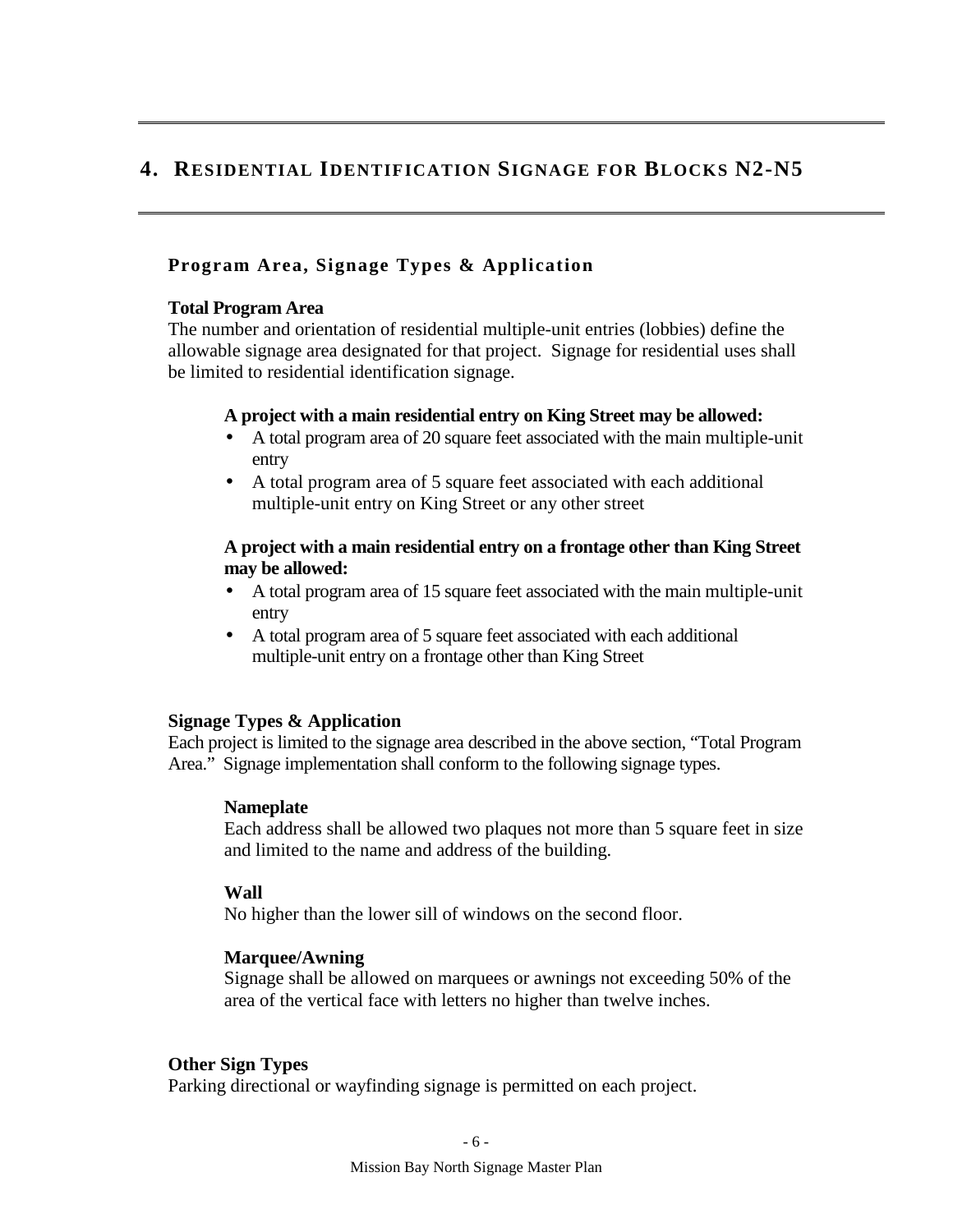## **Parking Directional**

Parking directional signs shall not exceed a program area of twelve square feet per face and shall not project more than six feet from the face of the building. Parking signs may include a small project name or logo. The number and location of parking signs are subject to the review and approval of the Agency.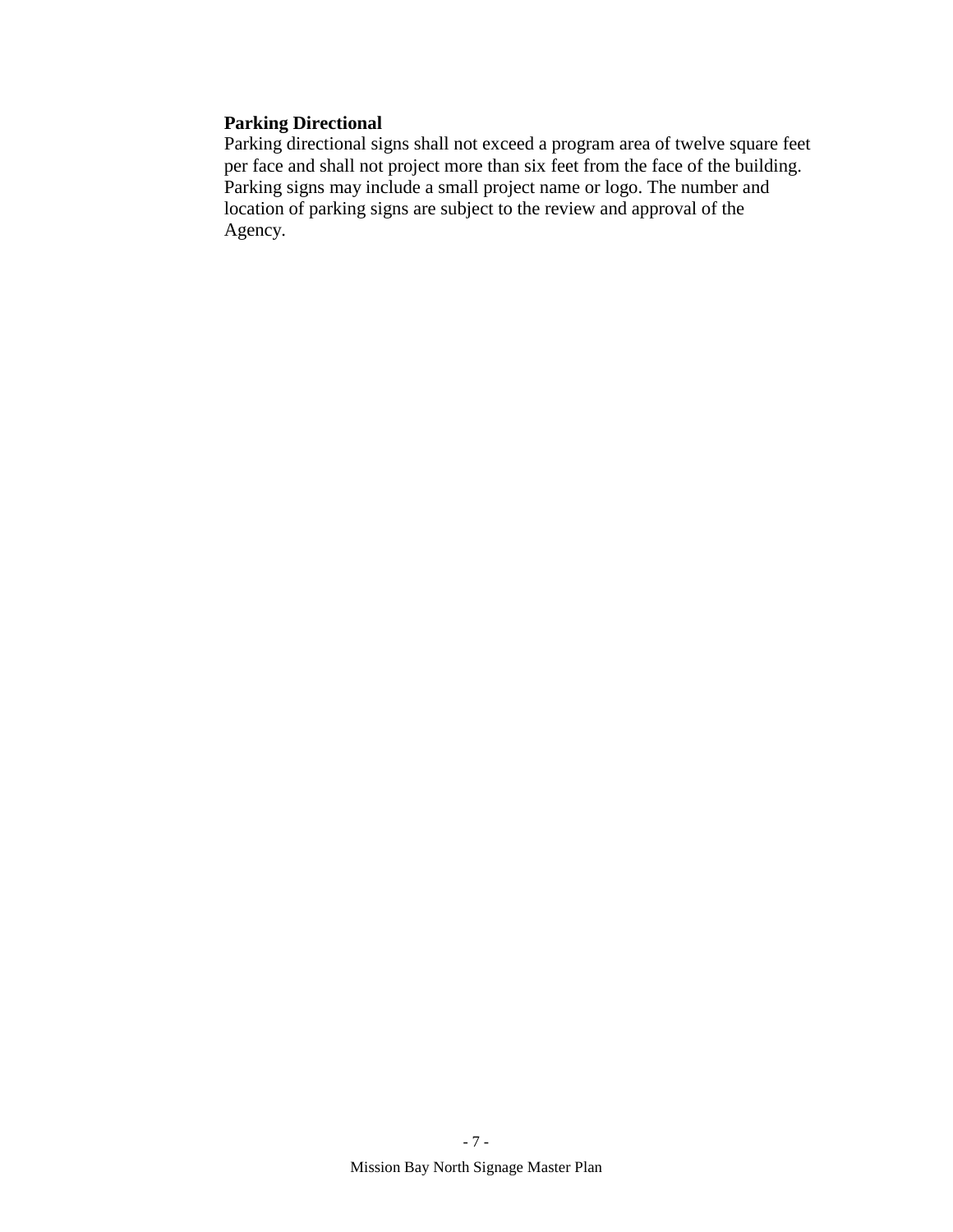## **5. RESIDENTIAL IDENTIFICATION SIGNAGE FOR BLOCK N1**

## **Program Area, Signage Types & Application**

### **Total Program Area**

The number and orientation of residential multiple-unit entries (lobbies) define the allowable program area designated to residential signage for that project. Signage for residential uses shall be limited to residential identification signage.

### **A project with a residential entry on King Street may be allowed:**

• A total program area of ten square feet associated with each multiple-unit entry

## **A project with a residential entry on a frontage other than King Street may be allowed:**

• A total program area of five square feet associated with each multiple-unit entry

## **Signage Types & Application**

Each project is limited to the signage area described in the above section, "Total Program Area." Signage implementation shall conform to the following signage types.

## **Nameplate**

Each address shall be allowed two plaques not more than five square feet in size and limited to the name and address of the building.

## **Wall**

No higher than the lower sill of windows on the second floor.

## **Marquee/Awning**

Signage shall be allowed on marquees or awnings not exceeding 50% of the area of the vertical face with letters no higher than twelve inches.

## **Other Sign Types**

## **Parking Directional**

Parking directional signs shall not exceed a program area of twelve square feet per face and shall not project more than six feet from the face of the building. Parking signs may include a small project name or logo. The number and location of parking signs are subject to the review and approval of the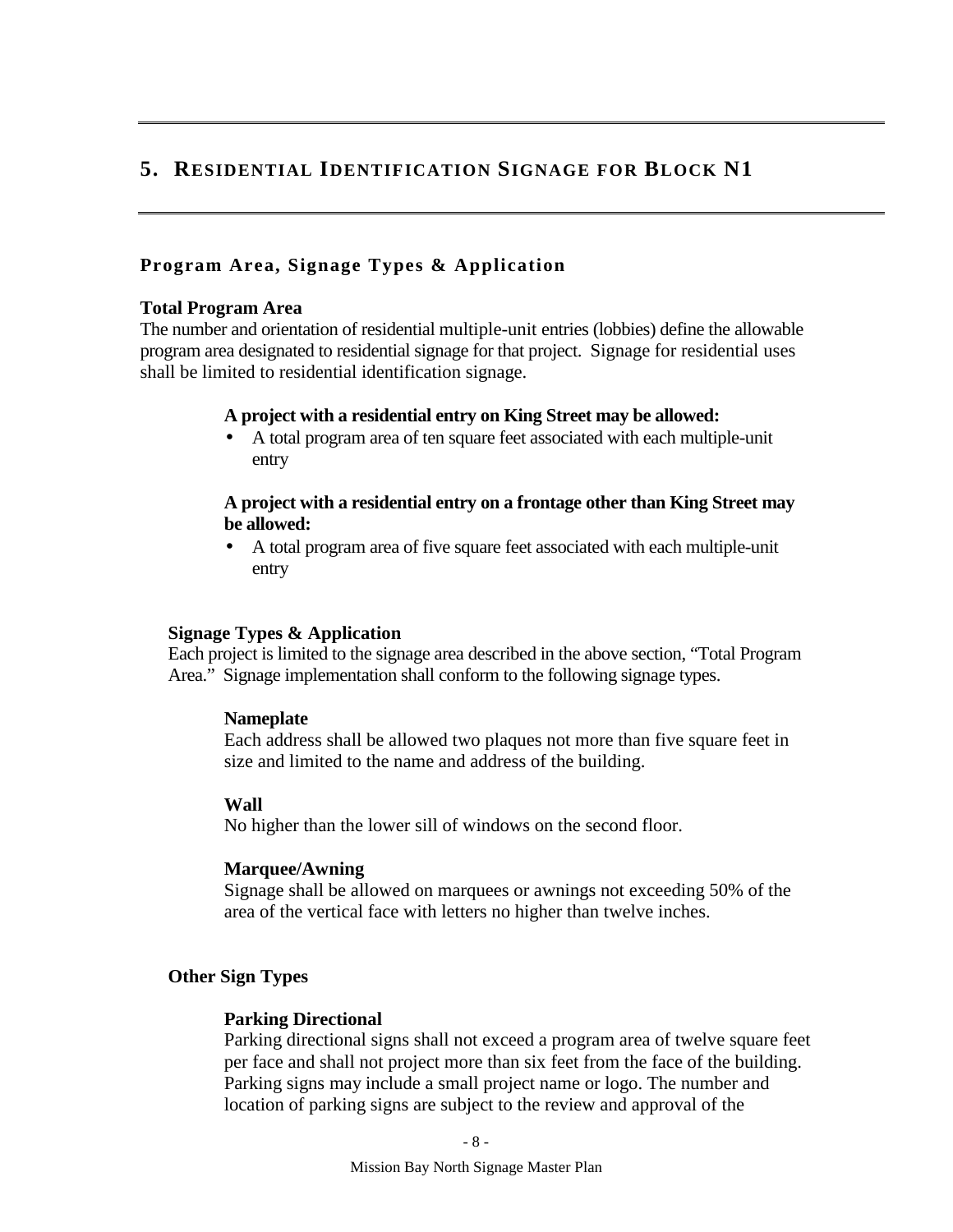Redevelopment Agency.

## **Freestanding**

Two freestanding signs are allowed on Block N1 at the midblock walkways at King Street and Townsend Street where the building is set back from the property line. Each freestanding sign may consist of graphics on a tower where the area of graphics, independent of the supporting structure, including stone base, posts or landscape supports above the ground plane, and shall be no more than twenty-five square feet per face. Each freestanding sign may be no more than 3.5 feet high measured from the adjacent grade.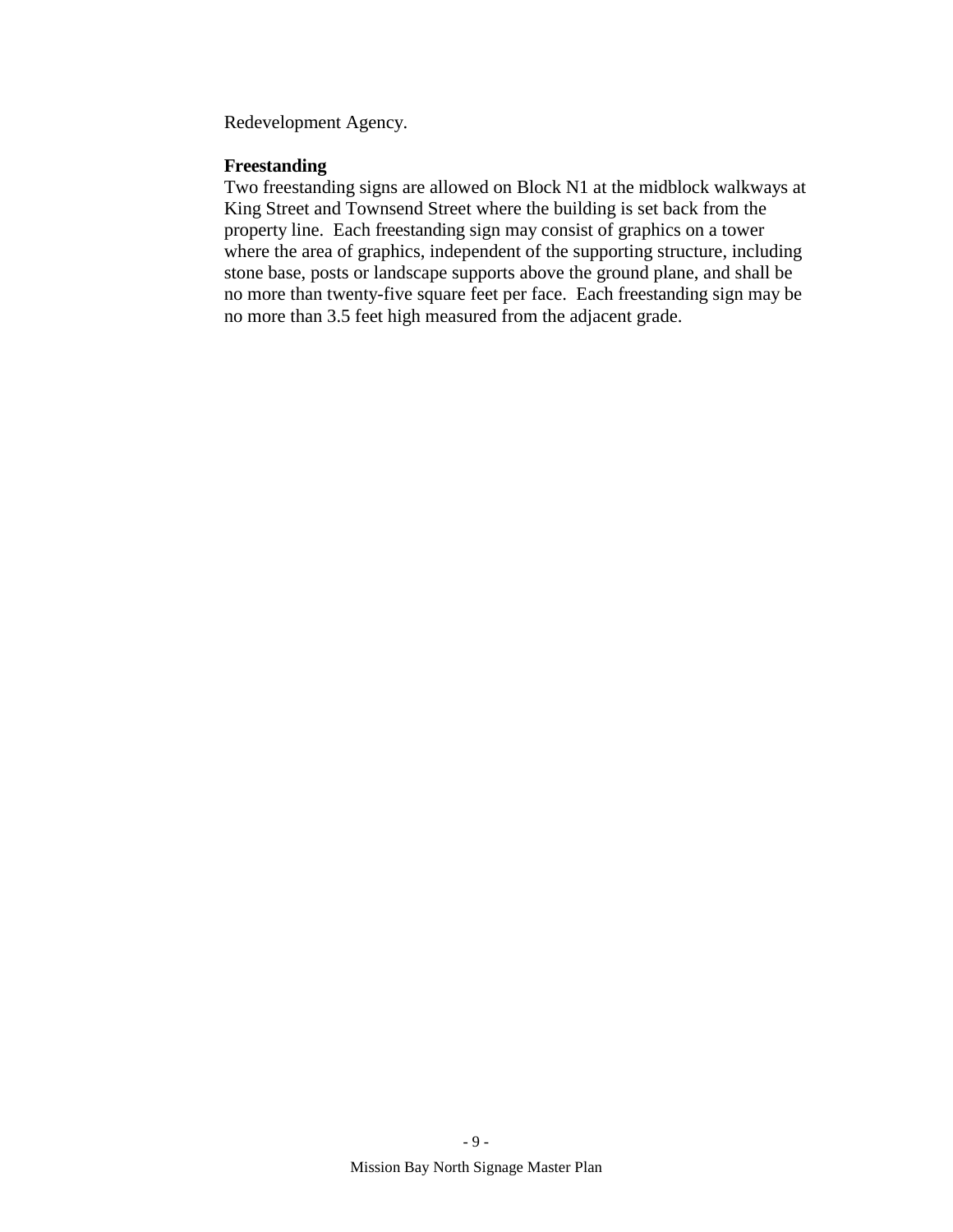# **6. TEMPORARY SIGNAGE**

Proposals for temporary marketing and leasing signage shall be submitted to the Agency for review and approval prior to installation. The proposals shall include, but are not limited to, the proposed signage size, number, type, design, location, and installation time period. The Agency reserves the right to require the project sponsor to provide a bond, or other financial instrument satisfactory to the Agency, to enforce the removal of temporary signage.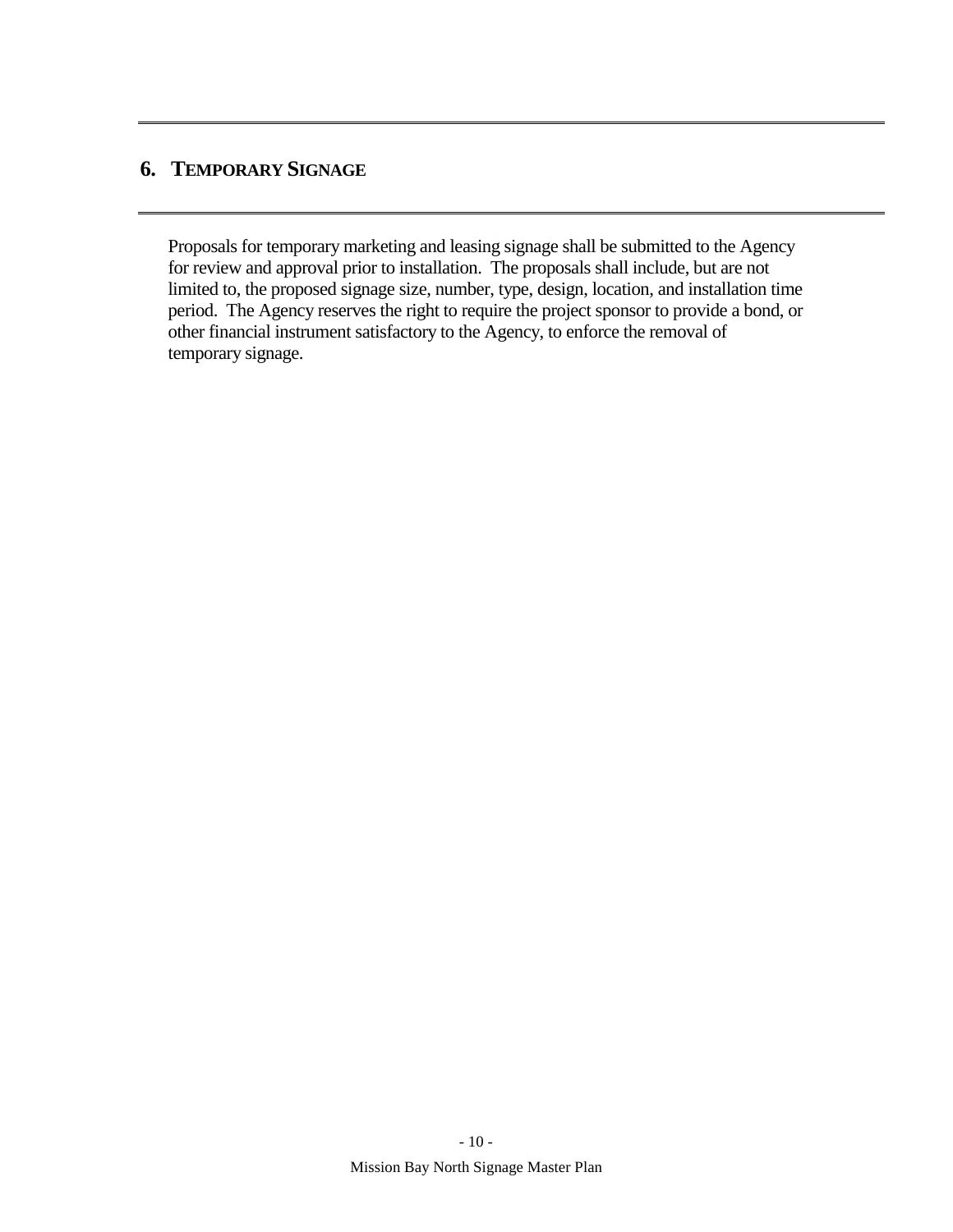# **7. SIGNAGE NOT PERMITTED**

- Animated signs
- Billboards
- Inflatable signs
- Portable signs
- Roof signs
- Flashing signs
- Wind signs or other similar devices designed to move in the wind such as: balloons, high intensity beam lights, ribbons, tinsel, small flags, pennants, streamers, spinners, metal disks and pinwheels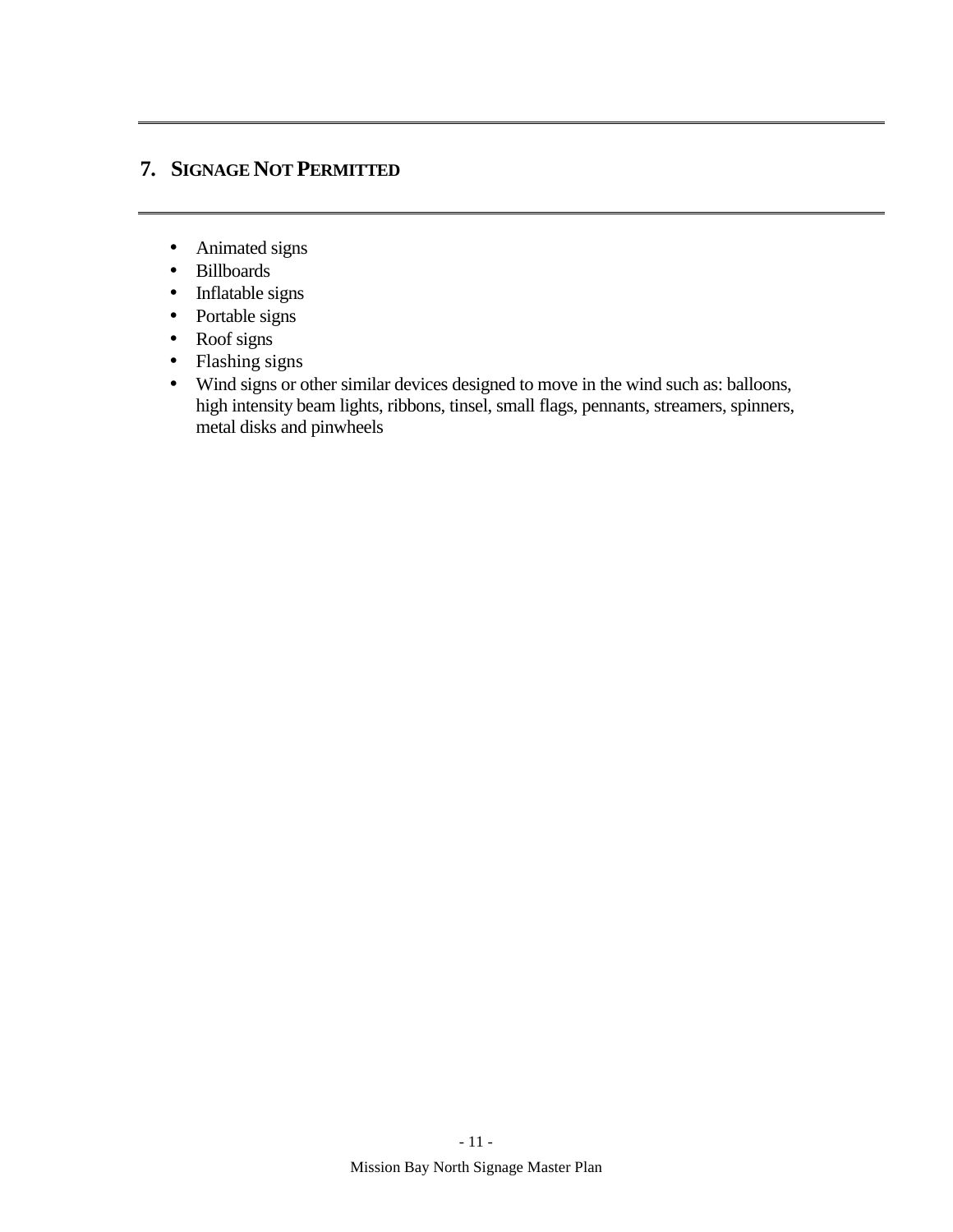## **8. DEFINITIONS**

#### **Area (of)**

#### **a. All Signs Except on Windows, Awning and Marquees**

The entire area within a single continuous rectangular perimeter formed by extending lines around the extreme limits of writing, representation, emblem, or any figure of a similar character. This includes any frame or other material or color form in an integral part of the display used to differentiate such a sign from the background against which it is placed, excluding the necessary supports or uprights on which such sign is placed and any sign tower. Where a sign has two or more faces, the area of each face shall be deemed separate in determining the entire area of one face.

#### **b. Windows**

The area of any sign displayed in or on a window shall be the area within a rectangular perimeter formed by extending lines around the extreme limits of writing, representation or any figure of similar character depicted on the surface of the window.

#### **c. Awnings or Sign Marquees**

All sign copy on each face shall be computed within one rectangular perimeter formed by extending lines around the extreme limits of writing, representation or any figure of similar character depicted on the surface of the awning's or marquee's face.

#### **Awning**

A light roof-like structure supported entirely by the exterior wall of a building, which extends over doors, windows or display windows with the purpose of providing protection from the sun and rain and/or embellishment of the facade.

#### **Business Sign**

A sign that directs attention to a business, commodity, service, industry or other activity that is sold, offered, or conducted (other than incidentally) on the premises upon which such sign is located, or to which it is affixed. Where a number of commodities with different brand names or symbols are sold on the premises, up to 1/3 of a business sign's area may be devoted to the advertising of one or more of those commodities by brand name or symbol as an accessory function of the business sign, provided that such advertising is integrated with the remainder of the business sign.

#### **Freestanding**

A sign in no part supported by a building.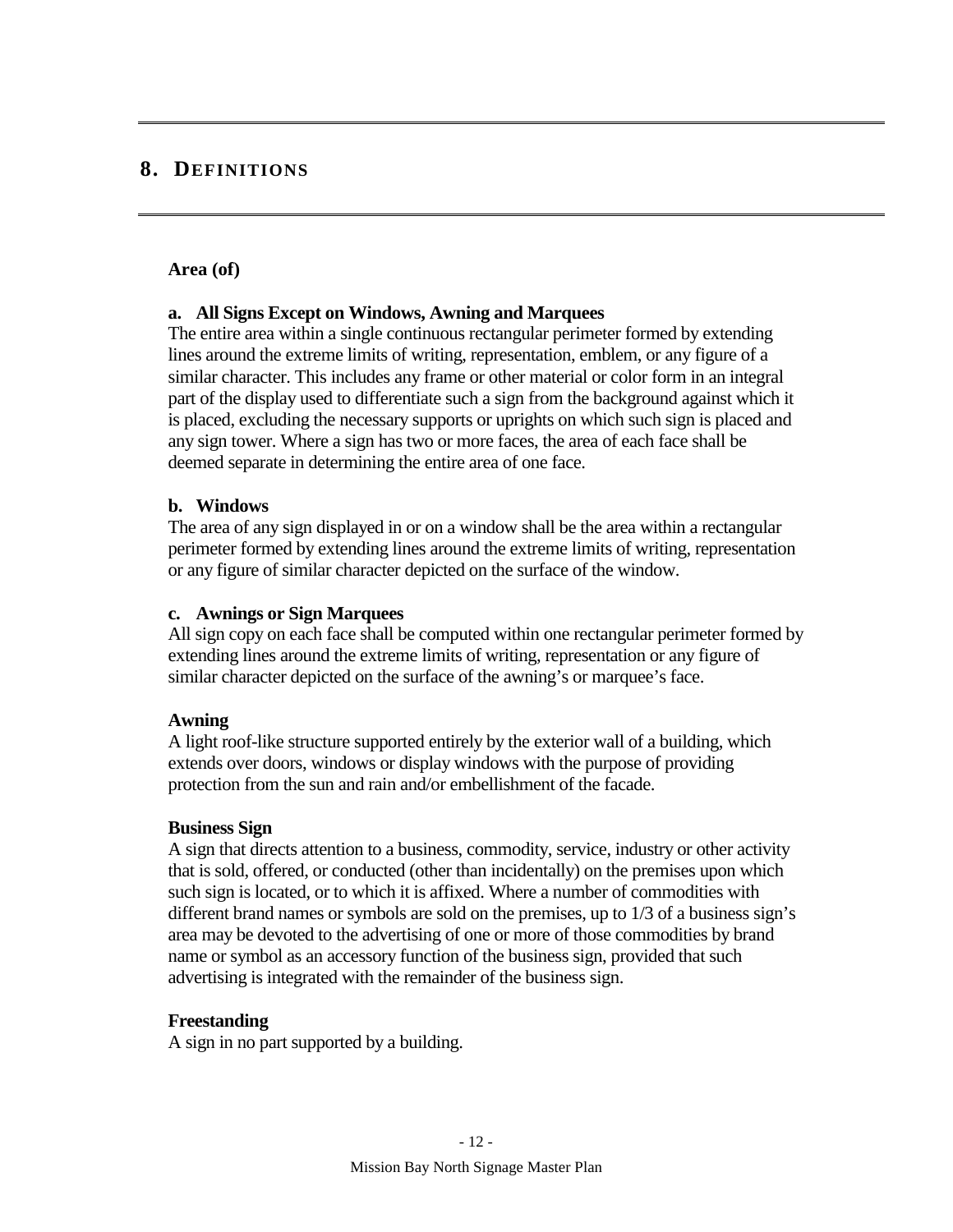## **Height (of a sign)**

The vertical distance from the uppermost point used in measuring the area of a sign, as defined above, to the ground immediately below such point.

#### **Marquee**

A permanent structure attached to and supported entirely by a building, including any object or decoration.

#### **Nameplate**

A sign affixed flat against a wall of a building or a sign painted directly on the surface of a window glass or placed in front of or directly behind the surface of a window glass serving to designate only the name or the name and professional occupation of a person or persons residing in or occupying space in such building.

### **Projecting Sign**

A sign that extends beyond a street property line or a building setback line. May also be referred to as a Fin or Blade Sign.

### **Projection**

The horizontal distance by which the furthermost point used in measuring the area of a sign, as defined herein, extends beyond a street property line or a building setback line. A sign placed flat against a wall of a building parallel to a street or alley shall not be deemed to project for purposes of this definition. A sign on an awning, canopy or marquee shall be deemed to project to the extent that such a sign extends beyond a street property line or a building setback line.

#### **Property Line**

Any line separating private property from public rights of way and from adjacent property.

## **Roofline**

The upper edge of any building wall or parapet, exclusive of any sign tower.

#### **Roof Sign**

A sign, or any portion thereof, erected or painted on or over the roof covering any portion of a building. The sign is either supported on the roof or on an independent structural frame or sign tower, or located on the sign or roof of a penthouse, roof tank, roof shed, elevator housing or other roof structure.